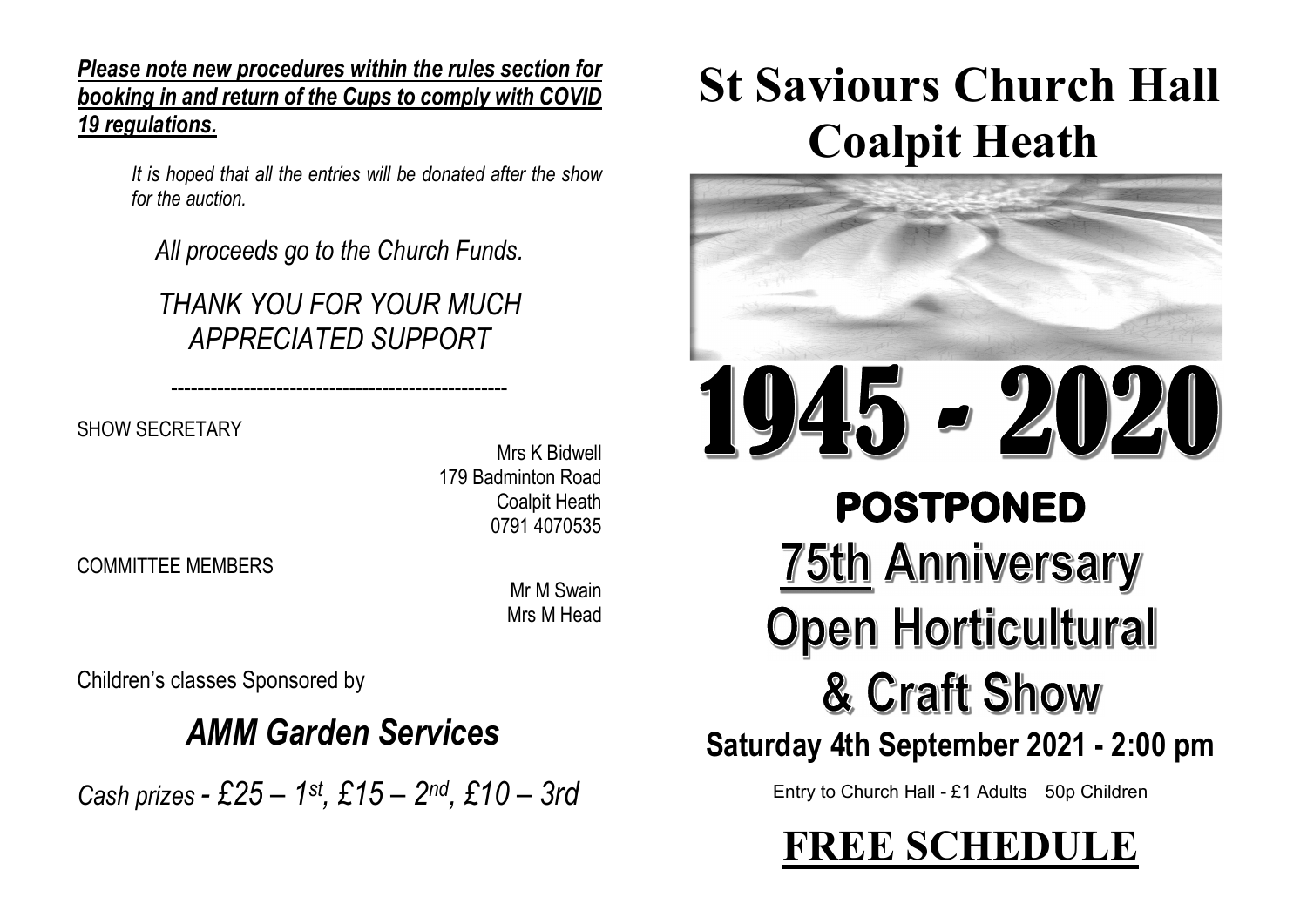## Rules

- 1 The Committee will take all possible care of the exhibits but cannot be responsible for any loss or damage.
- 2 It is the responsibility of the exhibitors to ensure that their entries are correctly classed. Judges may withhold any or all awards in any class where the exhibits are wrongly classed or of insufficient merit. The Judges decision is final.
- 3 Staging of the exhibits to be completed between 8.30am and 10.30am on the day of the Show. (Doors to the hall will be locked at 10.30am). Judging commences at 11.00am prompt and all exhibitors must have left the hall.

Exhibits may be accepted into the Hall on Friday 3rd September between 6.00pm and 8.00pm. Please ensure an entry ticket per exhibitor, as enclosed within this schedule, is completed prior to staging and booking in. Entry tickets will also be available on entry to the Hall. All competitors must complete an entry ticket before their booking in can commence.

4 Class Entry fees - First entry 60p and 20p for each subsequent entry. (Children – 10p each entry – please state the age of child)

5 No exhibitor may take more than one prize in any one class.

- NB EXHIBITORS MAY EXHIBIT MORE THAN ONE ENTRY IN ANY CLASS AND THE EXHIBIT MUST NOT HAVE BEEN IN THIS SHOW BEFORE.
- 6 Allocation of points

| First  | 4 points |
|--------|----------|
| Second | 2 points |
| Third  | 1 point  |

7 In the event of there being a tie for any section award/cup, the competitor with the highest number of firsts will be declared the winner.

| <b>NAME</b>    |                   |  | <b>NAME</b>    |                   |  |
|----------------|-------------------|--|----------------|-------------------|--|
| TELEPHONE NO   |                   |  | TELEPHONE NO   |                   |  |
| <b>CLASS</b>   | NO OF ENTRIES FEE |  | <b>CLASS</b>   | NO OF ENTRIES FEE |  |
|                |                   |  |                |                   |  |
|                |                   |  |                |                   |  |
|                |                   |  |                |                   |  |
|                |                   |  |                |                   |  |
|                |                   |  |                |                   |  |
|                |                   |  |                |                   |  |
|                |                   |  |                |                   |  |
|                |                   |  |                |                   |  |
|                |                   |  |                |                   |  |
|                |                   |  |                |                   |  |
|                |                   |  |                |                   |  |
|                |                   |  |                |                   |  |
|                |                   |  |                |                   |  |
|                |                   |  |                |                   |  |
|                |                   |  |                |                   |  |
|                |                   |  |                |                   |  |
|                |                   |  |                |                   |  |
|                |                   |  |                |                   |  |
|                |                   |  |                |                   |  |
| <b>COMP NO</b> | Total             |  | <b>COMP NO</b> | Total             |  |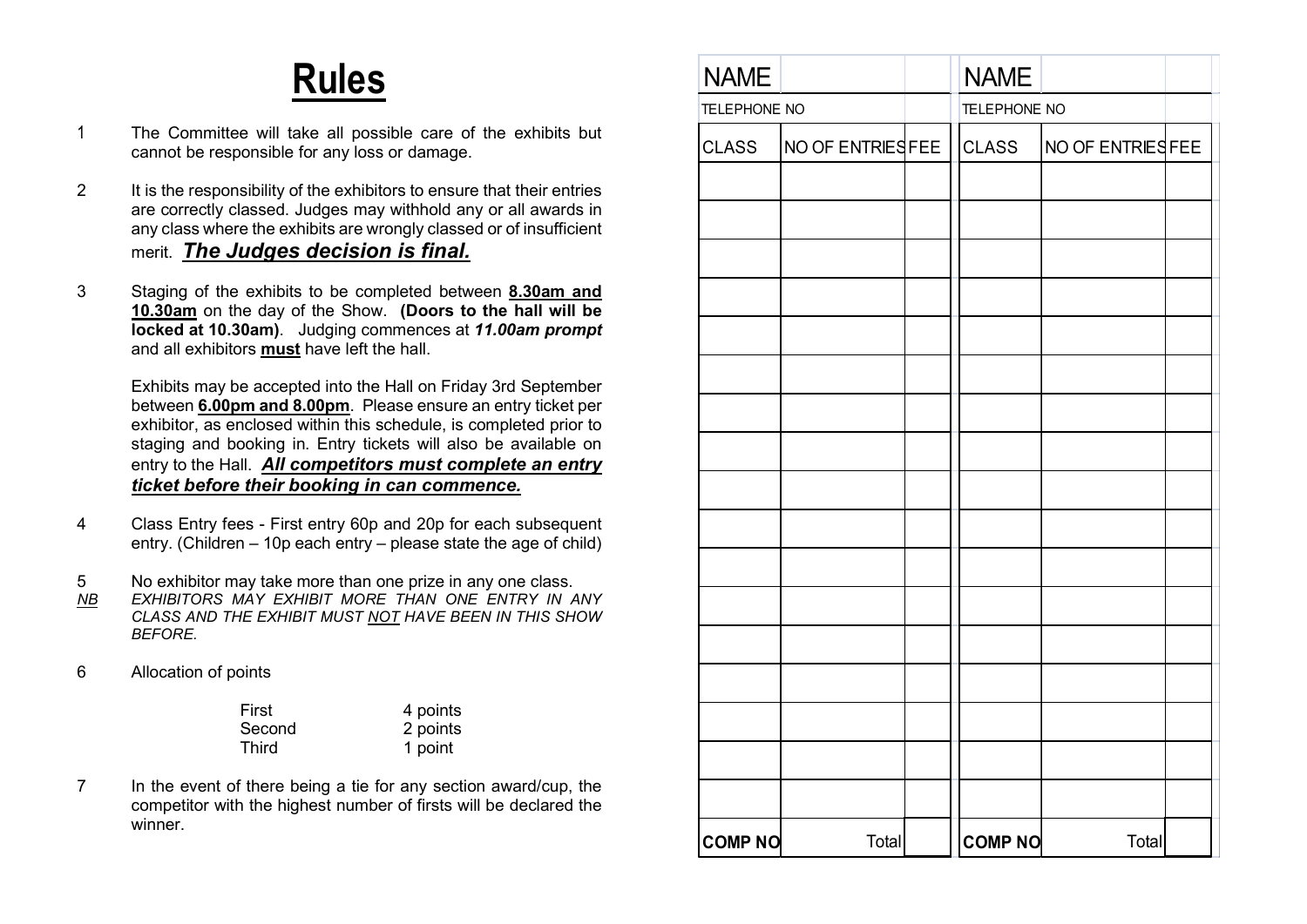### JUNIOR SECTION

### UP TO AND UNDER 15 YEARS – PLEASE STATE AGE OF COMPETITOR ON ENTRY TICKET/ FORM

#### Class no

- 100 Miniature Garden not bigger in size than a standard 23cm x 36cm seed tray
- 101 A greeting card
- 102 One painted or crayon picture/collage maximum size A4.
- 103 A bookmark
- 104 A poem (Any subject and up to a maximum of 10 lines)
- 105 A photograph, coloured or black & white up to 6" x 8"/ 15 x 20cm (displayed with adults)
- 106 A toy or novelty made from fabric, clay or wood
- 107 6 Jam Tarts
- 108 6 decorated small cakes/cup cakes
- 109 6 biscuits
- 110 Knitted or crocheted or sewn item not bigger than 9" x 14.5"/ 23cm x 36cm in size
- 111 A 'junk' model made from cardboard, plastic pots etc.
- 112 A4 sample handwriting
- 113 A flower arrangement in a basket

Classes 102,104 & 105 to be displayed with the adult photography

### Cash prize money & sponsorship for children's entries provided by

## AMM Garden Services

Cash prizes –  $1^{st}$  - £25,  $2^{nd}$  - £15,  $3^{rd}$  - £10

8 Prize money per class: All classes

| First        | 70 <sub>p</sub> |
|--------------|-----------------|
| Second       | 40 <sub>p</sub> |
| <b>Third</b> | 30 <sub>p</sub> |

- 9 Prize money will be paid between 3.00pm and 3.30pm. Prize money not claimed will be returned to Church funds.
- 10 Exhibits may be removed from the Hall between 3.30pm and 3.45pm.
- 11 Cup presentations will commence at 3.45pm followed by the auction and the raffle.
- 12 Cup holders are responsible for the Trophy and to return it cleaned and in good condition to the Show Secretary. All Cups to be returned and to be handed into the Church on Saturday 28<sup>th</sup> August 2021 between 10am and 12 noon.

### 13 Cups, Trophies and Awards

### The Foster Cup

to the exhibitor with the most points in Classes  $1 - 49$  plus the Novelty section.

### The Milsom Cup

to the exhibitor with the second most points in Classes 1 - 49 plus the Novelty section.

### The Wheeler Cup

to the exhibitor with the third most points in Classes 1 – 49 plus the Novelty section.

### The Lambert Short Cup

for 6 Sweet Peas (class 38)

### The Bill Denning Onion Cup

for 4 onions over 13 oz (class 7)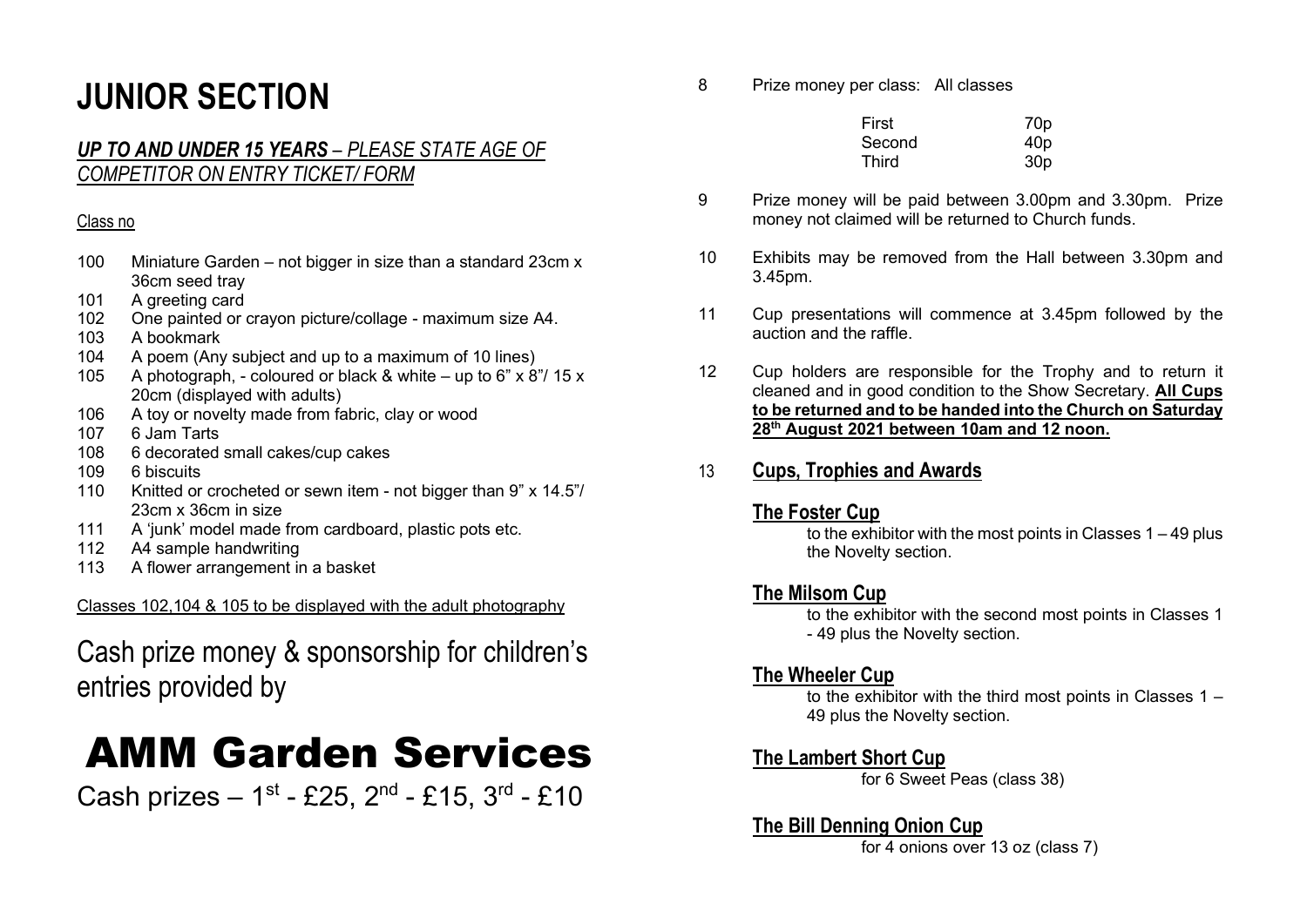Victoria Sponge Trophy - (class 78 – recipe enclosed)

### The Webb Challenge Cup

for 3 foliage plants (class 44)

### The Bill Coles Memorial Cup

for the longest stick of Rhubarb (novelty class 94)

### The Floral Cup

for the floral arrangement (class 65)

#### Junior Challenge Cup

to exhibitor with the most points in the junior section (classes 100 – 118)

### The PCC Cup

to the exhibitor with the most points in the Domestic section classes 75 – 91

### The Coalpit Heath Ladies Group Cup

Hand worked embroidery (class 56)

### The Handicraft Cup

to the exhibitor with the most points in the Handicraft section classes 56 – 64

### The Rossal Cup

to the exhibitor with the most points in The Floral Art section classes 65 – 74

### The Len Webb Memorial Cup

for class 61 - Any other handicraft made by an exhibitor over 60 years of age

### DOMESTIC SECTION

#### NB It is advisable to cover all edible items in clear film

#### Class no

- 75 Loaf of bread white/brown/wholemeal/seeded
- 76 6 Bread rolls white/brown/wholemeal/seeded
- 77 Light fruit cake
- 78 One Victoria Sponge (Jam filling only), 7" 8" tin, (As per the enclosed recipe)
- 79 Any recipe cake made by a man (min 6" tin)
- 80 6 small decorated cakes
- 81 One pot of Jam
- 82 One pot of Marmalade
- 83 One pot of fruit jelly
- 84 6 Jam tarts
- 85 6 Scones plain
- 86 One Savoury flan not less than 7" diameter
- 87 A plate fruit pie using short crust pastry (Any type of plate acceptable)
- 88 Shortbread using 6 oz plain flour, 2 oz sugar & 4 oz butter or margarine
- 89 One pot of chutney any kind
- 90 One jar of pickles i.e. onions, gherkins, cauliflower etc.

### NOVELTY SECTION - (First prizes only)

#### Class no

- 92 Longest Runner Bean
- 93 Heaviest Marrow
- 94 Longest stick of Rhubarb
- 95 Heaviest Potato
- 96 Heaviest Onion (untrimmed)
- 97 Freak i.e. misshaped fruit or vegetable
- 98 Largest Apple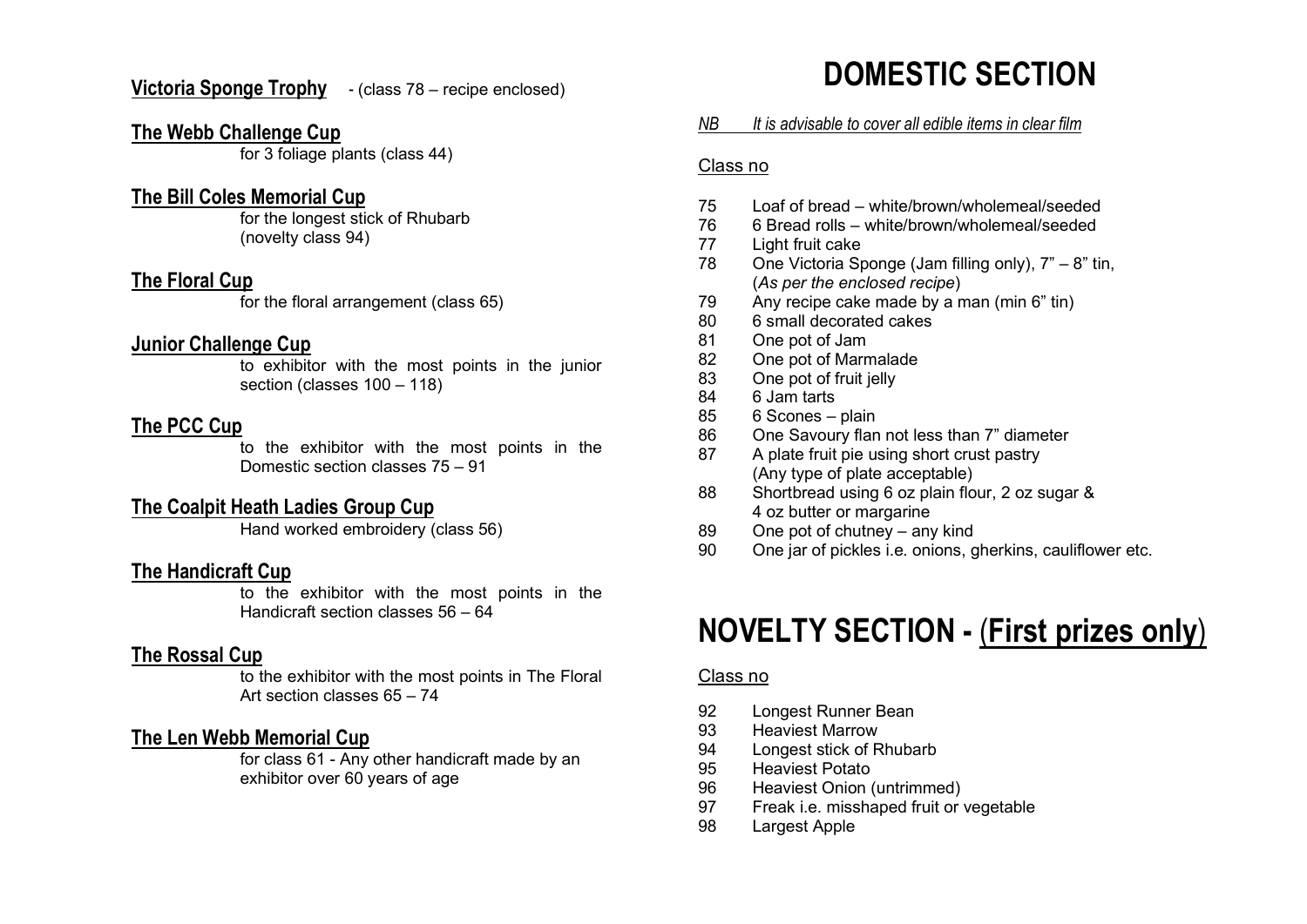### FLORAL ART SECTION

### (PLEASE NOTE ONLY FRESH FLOWERS ARE TO BE USED WITH THE EXCEPTION OF CLASS 69 AND NO BIGGER THAN 18" X 24")

NB All exhibitors take note of the special requirements for each class, i.e. the number of items asked for 1 pot, 1 vase, 1 bowl, floating etc.

#### Class no

- 65 Flower arrangement depicting "Happy Birthday" (Accessories may be used – to be viewed from the front & please state title)
- 66 Buttonhole
- 67 A landscape depicting 'An Autumn Walk'
- 68 Miniature arrangement maximum 4" each way
- 69 Foliage arrangement (excluding flowers)
- 70 Floral arrangement in an unusual container

 $\frac{1}{2}$  , and the set of the set of the set of the set of the set of the set of the set of the set of the set of the set of the set of the set of the set of the set of the set of the set of the set of the set of the set

- 71 Single bloom floating in a decorative container
- 72 Arrangement for a table centre in a candlestick
- 73 Floral arrangement in green and white only (viewed from the front and accessories may be used)
- 74 Flower arrangement in a basket

### CLASS 78 - VICTORIA SPONGE RECIPE

6 oz SR flour 6 oz butter or margarine 6 oz castor sugar 3 eggs Jam filling

7"/8" sandwich tins

### (NO SUGAR DUSTING)

### VEGETABLE SECTION

#### Class no

- 1 6 Runner Beans
- 2 3 Courgettes<br>3 5 White/Color
- 3 5 White/Coloured Potatoes
- 4 12 French beans<br>5 3 Carrots (any of
- 5 3 Carrots (any one variety judged on quality)
- 6 4 Beetroot (any one variety judged on quality)
- 7 4 Onions over 13oz (untrimmed)<br>8 4 Onions from sets (to be trimmed)
- 4 Onions from sets (to be trimmed)
- 9 9 large Shallots
- 10 9 Shallots (up to and inc. 1" diameter)
- 11 2 Marrows
- 12 1 Pumpkin/Squash/Gourde
- 13 2 of any other salad vegetable
- 14 12 Cherry Tomatoes
- 15 5 Indoor Tomatoes
- 16 5 Outdoor Tomatoes
- 17 3 sticks of Rhubarb
- 18 Vase of mixed herbs (please list herbs)
- 19 2 of any other vegetable not in the above classes

### FRUIT SECTION

### (all items to be displayed on a dessert plate)

### Class no

- 20 3 Dessert Pears
- 21 3 Dessert Apples
- 22 3 Cooking Apples
- 23 5 Plums (one variety)
- 24 Dish 12 Blackberries
- 25 Dish 12 Raspberries
- 26 Any other fruit not in the above classes